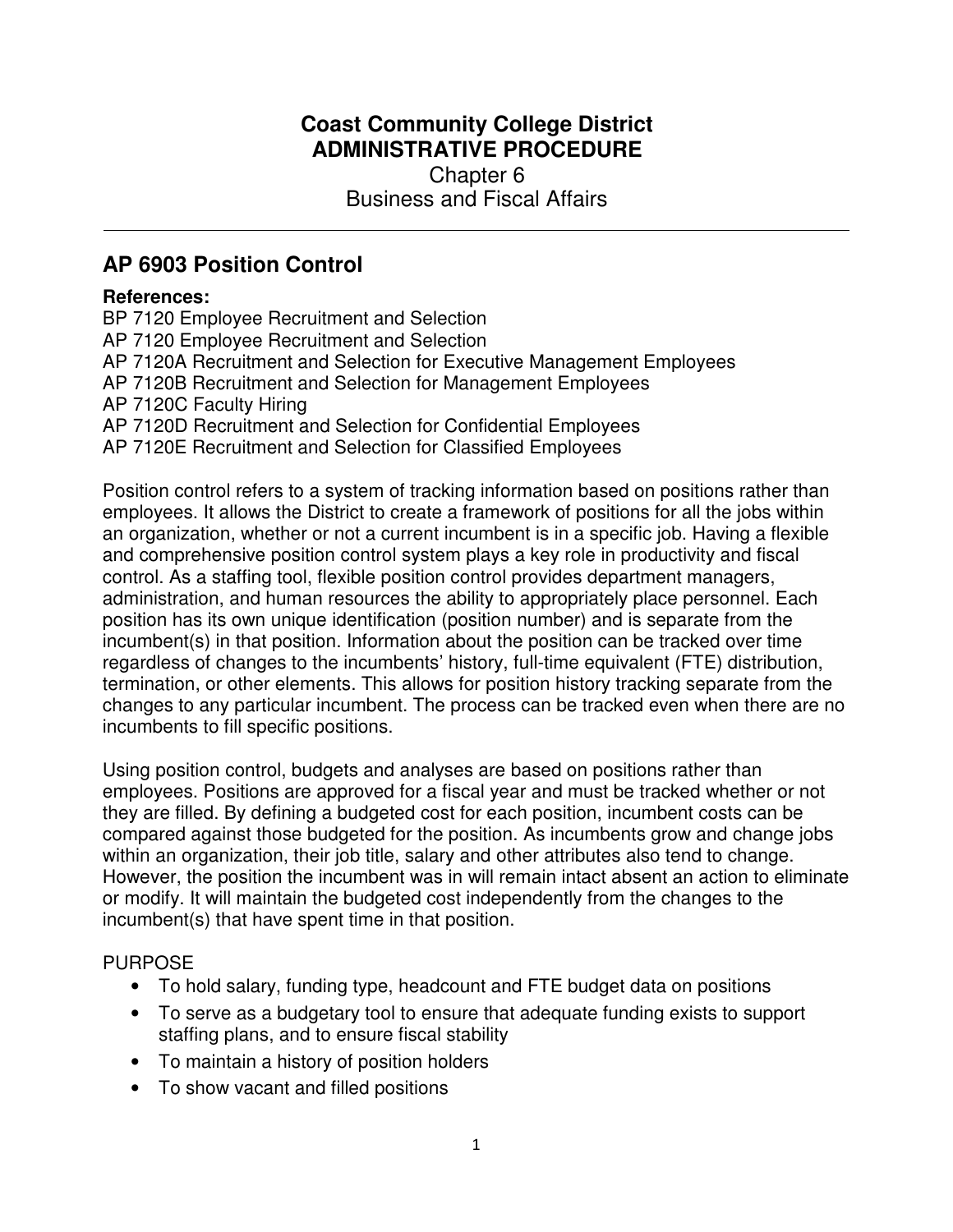### PROCEDURE

All assignments are to be processed according to these Position Control procedures. Such procedures are designed to link personnel with payroll processes to ensure that assignments remain within the District's authorized budget.

- 1. It is the duty of each department and division to submit a request for recruitment to Human Resources. All position hiring, whether new or replacement, shall be discussed in Chancellor's Cabinet.
- 2. Position Requests:
	- a) For Replacement Positions:
		- i. Include position number, name of current or most recent incumbent, and fund source.
	- b) New Positions:
		- i. Allow a two-meeting review cycle of the Chancellor's Cabinet to facilitate regulatory review.
			- a. Unrestricted General Fund (UGF). Include fund source, closed position number and/or other specific fund information.
			- b. Restricted General Fund (RGF)/Categorical Funds. Include identification of grant source, and restrictions concerning amount, and time-frame.
- 3. If the Chancellor's Cabinet authorizes a hiring action, a requisition must be submitted in NEOGOV for processing and routing for the appropriate levels of approval.
	- a) To facilitate processing, the requisition must identify department, position title, assignment dates, funding source, and estimated salary. It must be signed by the department head(s) and division responsible for the budget.
	- b) Upon review, the Campus or District Business Office verifies that the budget is adequate for the assignment. The requisition is then routed to the District Budget Office for subsequent review and processing. The verification process must include validation that the position number has, or will have, funding to support the recruitment.
	- c) The District Budget Office verifies the information on NEOGOV and assigns a position number. Once the data is verified, the District Budget Office provides a position number or validation to District Human Resources for recruitment.
		- i. For new positions, a new position number is assigned.
		- ii. For existing positions, validation of budget takes place.
		- iii. Position numbers that have been closed must be formally funded and re-opened.